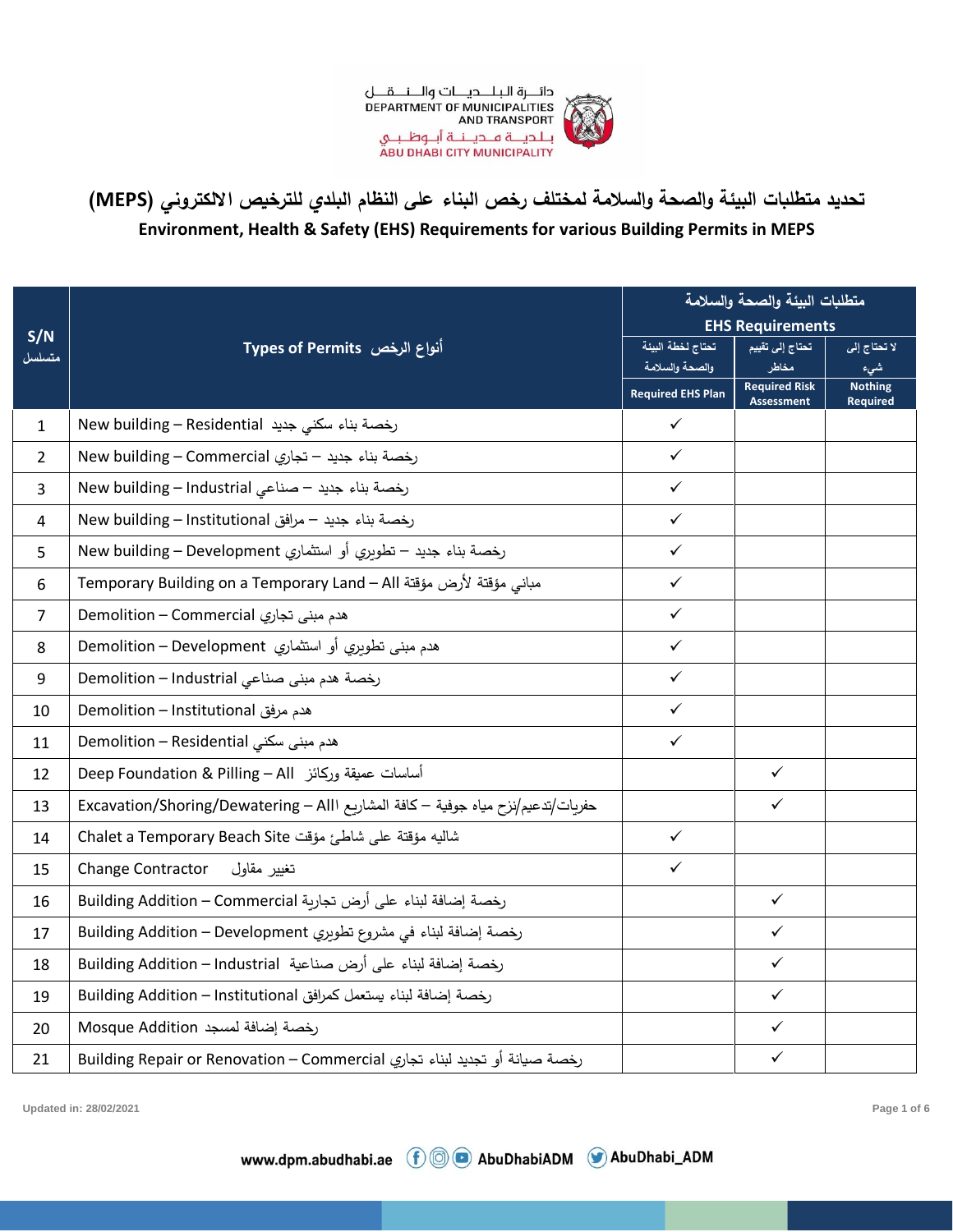

## **تحديد متطلبات البيئة والصحة والسالمة لمختلف رخص البناء على النظام البلدي للترخيص االلكتروني ) MEPS )**

## **Environment, Health & Safety (EHS) Requirements for various Building Permits in MEPS**

| 22 | رخصة صيانة أو تجديد لبناء صناعي  Building Repair or Renovation – Industrial                             |              | $\checkmark$ |  |
|----|---------------------------------------------------------------------------------------------------------|--------------|--------------|--|
| 23 | رخصة صيانة أو تجديد لمرفق Building Repair or Renovation – Institutional                                 |              | $\checkmark$ |  |
| 24 | هدم سور او هدم جزئي من مبنى Demolition of Fence or Building Partial Demolition                          |              | $\checkmark$ |  |
| 25 | تجهيز الموقع Construction Site Preparation                                                              |              | $\checkmark$ |  |
| 26 | أعمال تسوية ودفان Grading – All                                                                         |              | $\checkmark$ |  |
| 27 | رافعة برجية خارج حدود القسيمة (Tower Crane (outside the plot boundary                                   |              | $\checkmark$ |  |
| 28 | رافعة برجية داخل حدود القسيمة (Tower Crane (inside the plot boundary                                    |              | $\checkmark$ |  |
| 29 | رخصة إضافة لبناء سكني Building Addition – Residential                                                   |              | $\checkmark$ |  |
| 30 | رخصة إضافة لمسكن شعبي Building Addition – Housing                                                       |              | $\checkmark$ |  |
| 31 | رخصة صيانة أو تجديد لبناء سكني Building Repair or Renovation – Residential                              |              | $\checkmark$ |  |
| 32 | دیکور أو تجهیز/تعدیلات Décor/fit outs or Tenant Improvement – Commercial<br>لمكاتب لمبنى تجاري          |              | ✓            |  |
| 33 | Farm Labor Compound می مزرعة                                                                            | $\checkmark$ |              |  |
| 34 | صيانة أو تجديد لمحل تجاري  Repair or Renovation – Commercial Outlet                                     |              | $\checkmark$ |  |
| 35 | Parking Canopy on Public Property مظلة خارج حدود القسيمة Parking Canopy on Public                       |              | $\checkmark$ |  |
| 36 | صوانة او نظافة وجهات Commercial Buildings Facades Maintenance or Cleaning<br>المبانى التجارية           |              | ✓            |  |
| 37 | New Fence on a New Land - All رخصة بناء سور جديد                                                        |              | $\checkmark$ |  |
| 38 | سور مزرعة Farm Fence                                                                                    |              | $\checkmark$ |  |
| 39 | رفع السور – سكني   Raising the Boundary Wall – Residential                                              |              | $\checkmark$ |  |
| 40 | سور مؤقت – كل المشاريع Temporary Fence – All Projects                                                   |              | $\checkmark$ |  |
| 41 | تعديلات من غير إضـافة Modifications without Exterior Addition - Commercial<br>خارجية لمبنى تجاري قائم   |              |              |  |
| 42 | تعديلات من غير إضـافة Modifications without Exterior Addition – Development<br>لمبنى تطويري قائم        |              | ✓            |  |
| 43 | تعديلات من غير إضـــافة Modifications without Exterior Addition - Industrial<br>خارجية لمبنى صناعى قائم |              | ✓            |  |

**Updated in: 28/02/2021 Page 2 of 6**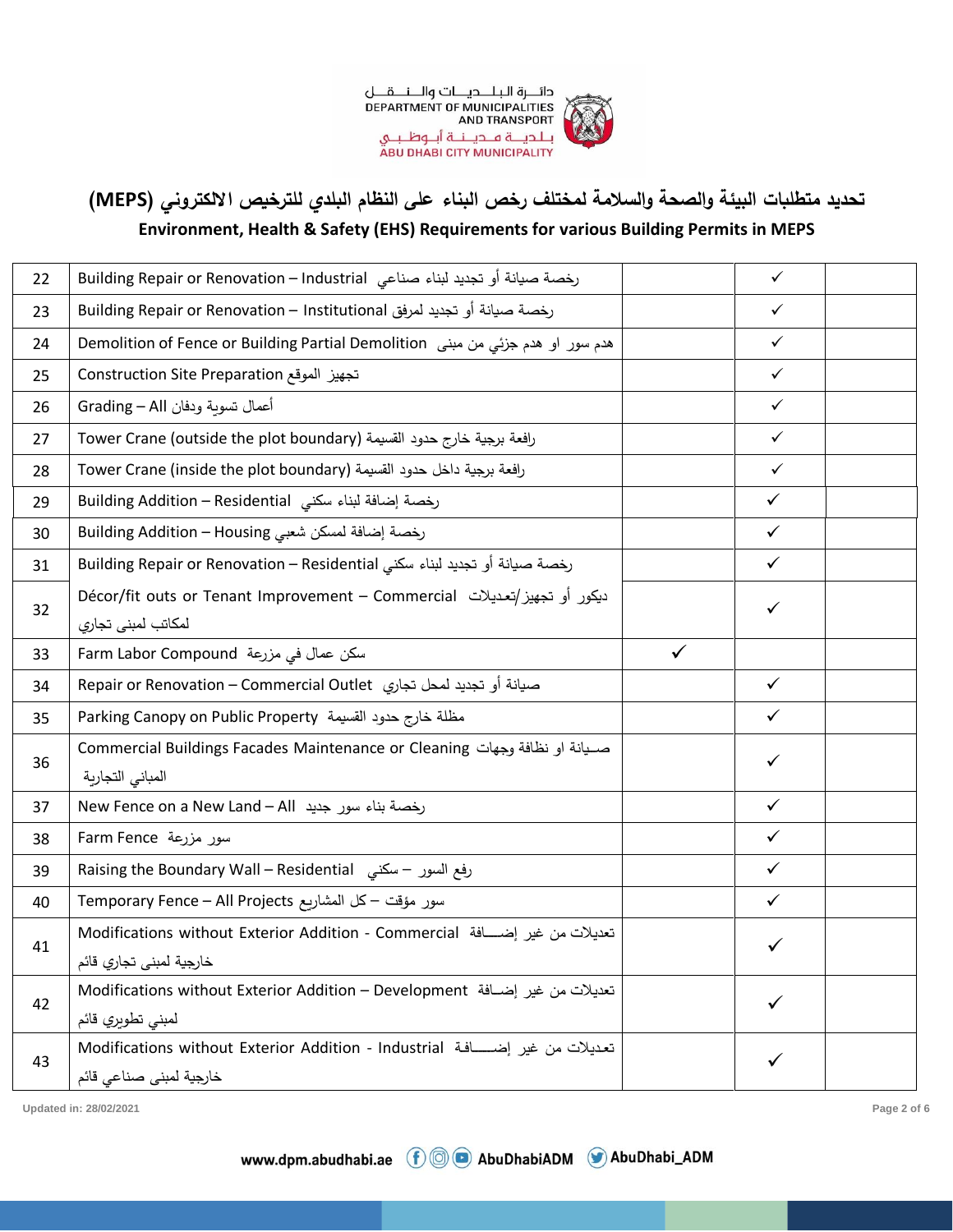

**تحديد متطلبات البيئة والصحة والسالمة لمختلف رخص البناء على النظام البلدي للترخيص االلكتروني ) MEPS )**

## **Environment, Health & Safety (EHS) Requirements for various Building Permits in MEPS**

| 44 | تعديلات من غير إضـــافة Modifications without Exterior Addition  - Institutional |              |  |
|----|----------------------------------------------------------------------------------|--------------|--|
|    | خارجية لمبنى لمرفق قائم                                                          |              |  |
| 45 | تعديلات من غير إضـــــافة Modifications without Exterior Addition –Residential   |              |  |
|    | خارجية لمبنى سكنى قائم                                                           |              |  |
| 46 | فحص تربة وتحسين تربة Soil Test & Soil Improvement                                |              |  |
| 47 | تركيب اللوحة التعريفية للمشروع Installation of the project signboard             | $\checkmark$ |  |
| 48 | Canopy for Cars (public) - عام (Canopy for Cars                                  |              |  |
| 49 | مظلة سيارات داخل حدود القسيمة سكنى Private Property Canopy – Residential         |              |  |
| 50 | بناء مؤقت لخيمة على أرض مؤقتة Temporary Tent on a Temporary Land                 | $\checkmark$ |  |
| 51 | خيمة مؤقتة داخل حدود القسيمة Private temporary Tent                              | $\checkmark$ |  |
| 52 | فواصل منخفضة – عام Short Partitioning – All                                      |              |  |
| 53 | تتسيق موقعي - زراعة Landscape - All                                              | $\checkmark$ |  |
| 54 | Permit Cancellation الغاء رخصة                                                   |              |  |
| 55 | Installation of simple advertisement signboard (banner) on the temporary         |              |  |
|    | تركيب لوحة إعلانية بسيطة (بنار) على السور المؤقت fence                           |              |  |
| 56 | تمديد ساعات العمل في موقع الإنشاء Ext. Work Hours                                |              |  |

www.dpm.abudhabi.ae ( O AbuDhabiADM C AbuDhabi\_ADM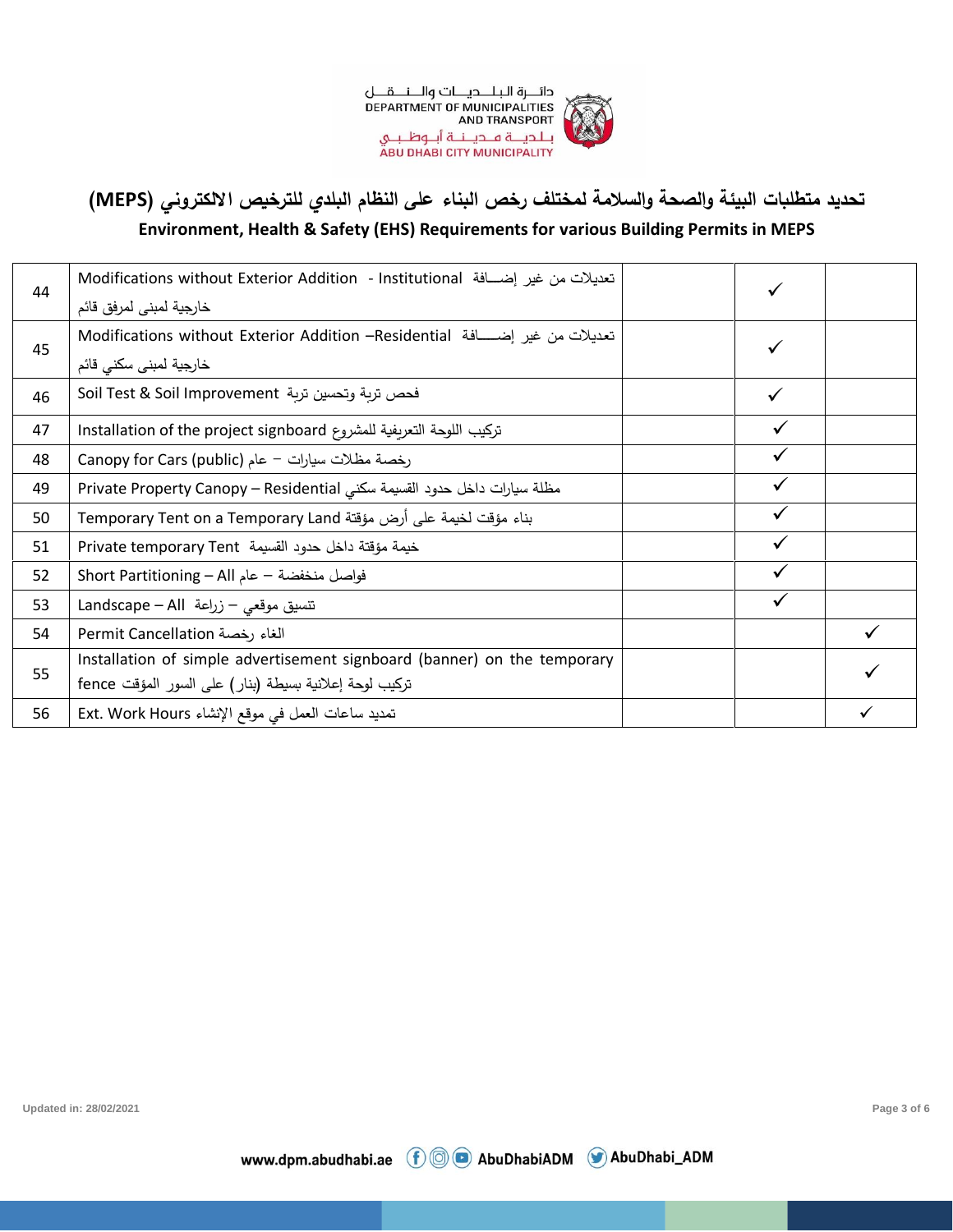

**Important Remarks:**

- **1) Addition permit for new villa in a plot containing existing Villa will be required to submit HSE Plan.**
- **2) There are additional requirements for the demolition permits in terms of submitting the following documents:**
	- − Demotion method statement.
	- − Third party inspection certificates for the demolition equipment.
	- − Third party competency certificates for the operators of the demolition equipment.
	- − Third party structural engineering study for the building which is going to be demolished by utilizing excavators/equipment at the top of the building. This study shall ensure that the building will bear the loads of these excavators/equipment.
	- − Procedure to deal with materials containing asbestos according to Abu Dhabi Emirate regulations & requirements. Or submitting a proof which indicates that the building under demolition is free from materials containing asbestos.
	- − Valid commercial license issued by Abu Dhabi Department of Economic Development to the demolition contractor containing demotion activity.
	- − Pest control contract with an approved company by Abu Dhabi Center of Waste Management (Tadweer).
	- − Demolition debris/waste disposal contract with an approved company by Abu Dhabi Center of Waste Management (Tadweer).

**1( رخصة إضافة مبنى فيال منفصلة داخل حدود القسيمة يوجد بها فيال قائمة يتطلب تقديم خطة صحة وسالم وبيئة. 2( يوجد متطلبات إضافية بالنسبة لرخص الهدم ت تمثل في تقديم اآلتي:**  − إجراء طريقة الهدم Statement Method − شهادات الطرف الثالث لفحص المعدات الميكانيكية المستخدمة في علمية الهدم. − شهادات الطرف الثالث لكفاءة مشغلي المعدات الميكانيكية المستخدمة في علمية الهدم. − در اسة هندسية إنشائية من طرف ثالث للمبنى المراد هدمه بحفارات/معدات من أعلى المبنى بحيث تؤكد هذه الدراسة قدرة

**مالحظات هامة:**

- المبنى على تحمل أوزان هذه الحفارات/المعدات. − إجراء التعامل مع المواد التي تحتوي على مادة األسبستوس حسب اللوائح والنظم المعمول بها في إمارة أبوظبي أو تقديم ما يثبت خلو المبنى المراد هدمه من هذه المواد.
	- − رخصة تجارية صالحة صادرة من دائرة التنمية اإلقتصادية بأبوظبي لمقاول الهدم تحتوي على نشاط الهدم.
	- − عقد لمكافحة الحشرات مع شركة معتمدة من مركز أبوظبي إلدارة النفايات )تدوير(.
	- − عقد للتخلص و نقل مخلفات ونفايات الهدم مع شركة معتمدة من مركز أبوظبي لإدارة النفايات (تدوير).
- **3( يوجد متطلبات إضافية بالنسبة لرخصة صيانة أ و نظافة واجهات المباني التجارية التي تستخدم بها المنصات المعلقة أ و نظام الحبال المعلقة تتمثل في تقديم اآلتي:**

**Updated in: 28/02/2021 Page 4 of 6**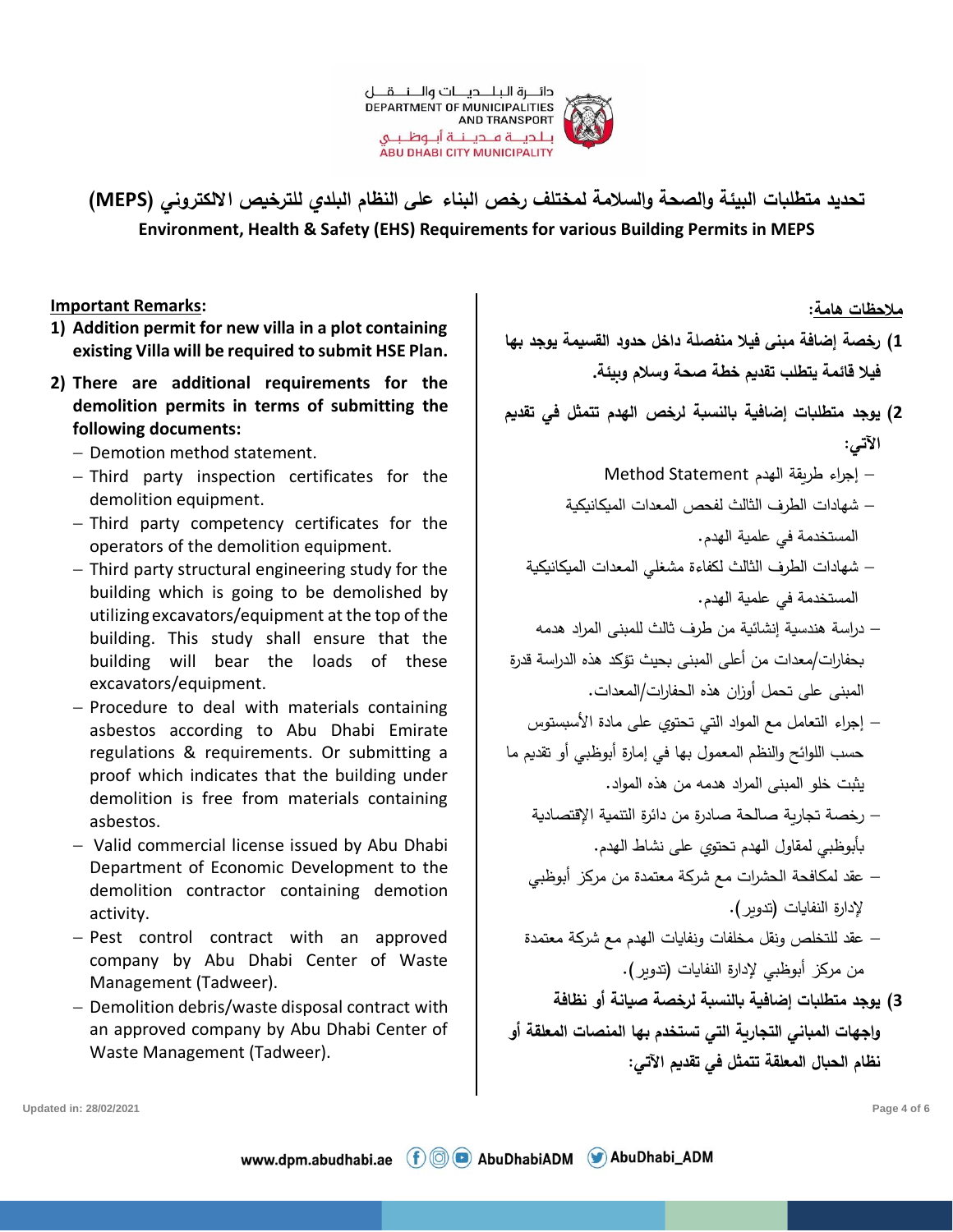

- **3) There are additional requirements for the maintenance or cleaning permit for commercial building facades when utilizing cradles or ropes access system in terms of submitting the following documents:**
	- − Third party inspection certificates for the cradles or ropes access system.
	- − Third party competency certificates for the operators of the cradles or ropes access system.
	- − Procedure for dealing with emergencies during cleaning or maintenance of the commercial building facades by using the cradles or ropes access system.
	- − Valid commercial license issued by Abu Dhabi Department of Economic Development to the contractor containing commercial building facades cleaning activity.
- **4) There are additional requirements for the tower crane erection permit in terms of submitting the following documents:**
	- − Drawings showing the movement of the tower crane (radius) within the site/plot perimeter (boundary) & not exceeding the temporary fence limits.
	- − Method statement for erection & dismantling the tower crane.
	- − Third party maintenance approved contract for tower crane.
	- − Undertaking form for the tower crane safe operations (according to Abu Dhabi City Municipality's form).
	- − Non Destructive Test (NDT) certificate from third party company for those tower cranes with age of 15 years or more

− شهادات الطرف الثالث لفحص المنصات المعلقة Cradles أو نظام الحبال المعلقة System Access Ropes .

> − شهادات الطرف الثالث لكفاءة مشغلي المنصات المعلقة Cradles أو نظام الحبال المعلقة Ropes Access .System

- − إجراء التعامل مع الحاالت الطارئة أثناء عمليات نظافة أو صبيانة واجهات المباني التجارية بإستخدام المنصبات المعلقة Cradles أو نظام الحبال المعلقة Ropes Access .System
- − رخصة تجارية صادرة من دائرة التنمية اإلقتصادية بأبوظبي للمقاول تحتوي على نشاط نظافة واجهة مبنى تجاري.
	- 4( **يوجد متطلبات إضافية بالنسبة لرخصة تركيب رافعة برجية تتمثل في تقديم اآلتي :**
- − مخططات/رسومات توضح حركة الرافعة البرجية داخل حدود القسيمة وال تتجاوز حدود السور المؤقت.
	- − اجراء طريقة الفك والتركيب للرافعة البرجية Method Statement
		- − عقد معتمد لصيانة الرافعة البرجية من طرف ثالث.
- − نموذج تعهد سلامة الأعمال للرافعة البرجية (حسب نموذج البلدية).
- − شهادة (NDT (Test Destructive Non من طرف ثالث للر افعات البرجية التي يكون عمرها 15 سنة او يزيد.
- \* علمـاً بـأن تقييم المخاطر المطلوب لتركيب الرافعـة البرجيـة يجب أن يشتمل على عمليات التركيب والفك للرافعة البرجية.

**Updated in: 28/02/2021 Page 5 of 6**